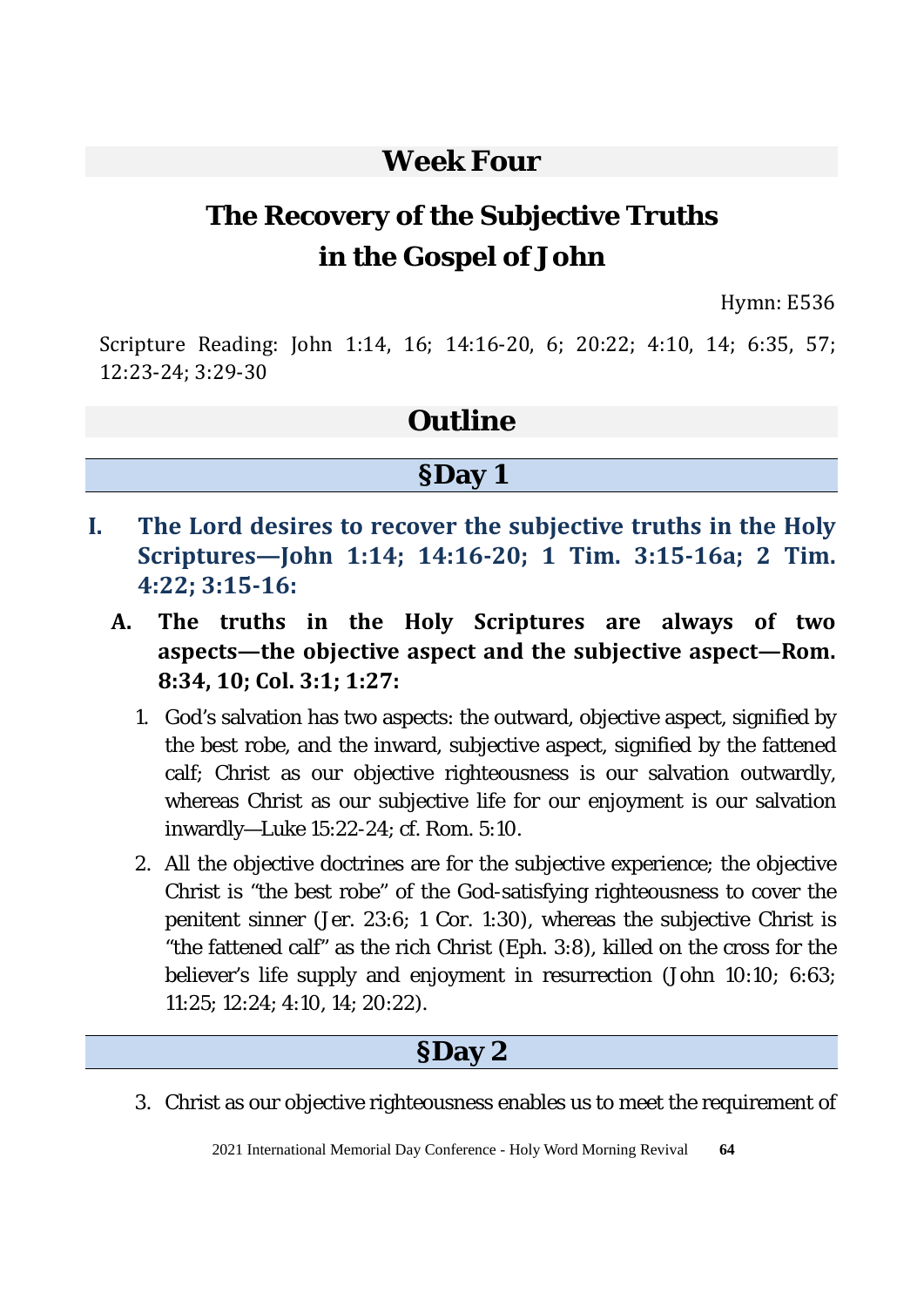the righteous God, whereas Christ as our subjective righteousness enables us to meet the requirement of the overcoming Christ—Psa. 45:13-14; Phil. 3:9; Rev. 19:7-9.

- 4. Justification is "of life" because life is the goal of God's salvation; our organic union of life with and in the Lord subjectively is an issue of our justification objectively—Rom. 5:10, 17-18; 11:17, 24; John 15:4-5; 1 Cor. 6:17.
- **B. The subjective truths are linked to the Spirit and life and are constituted with the Spirit and life—John 6:63; 2 Cor. 3:6:** 
	- 1. The Spirit and life are the substance of the subjective truths; thus, without the Spirit and life we do not have any subjective truths.
	- 2. When we live by the Spirit and life, we have the experience of the subjective truths, and this issues in the church life—Rom. 8:2, 4; 16:1, 4-5.

#### **§Day 3**

- **II. The Gospel of John—a book on the subjective truths—reveals that we should have subjective experiences of Christ—4:14; 6:57; 20:22:**
	- **A. The Gospel of John is a book on the subjective experience of Christ as life—1:4; 3:15-16; 10:10; 11:25; 14:6a:** 
		- 1. The Father is the source of life, the Son is the embodiment of life, and the Spirit is the Giver of life—5:26; 1:4; 6:63.
		- 2. The building up and increase of the Body of Christ are the growth and overflow of life— 7:37-38; 15:1-8.
		- 3. The overcomers are the receivers, enjoyers, and dispensers of Christ as the green pasture of life—1:12-13, 16; 10:9-10; 21:15-17.
		- 4. The Father is the fountain as the source of life, the Son is the spring as the gushing up of life, the Spirit is the river as the flowing out of life, and this flowing Triune God is "into eternal life," which is our becoming the New Jerusalem as the totality of the eternal life (with God as the glory of life, the Father as the light of life, the Son as the tree of life, and the Spirit as the river of life)—4:14b; Rev. 21:9b-11, 23; 22:1-2, 5.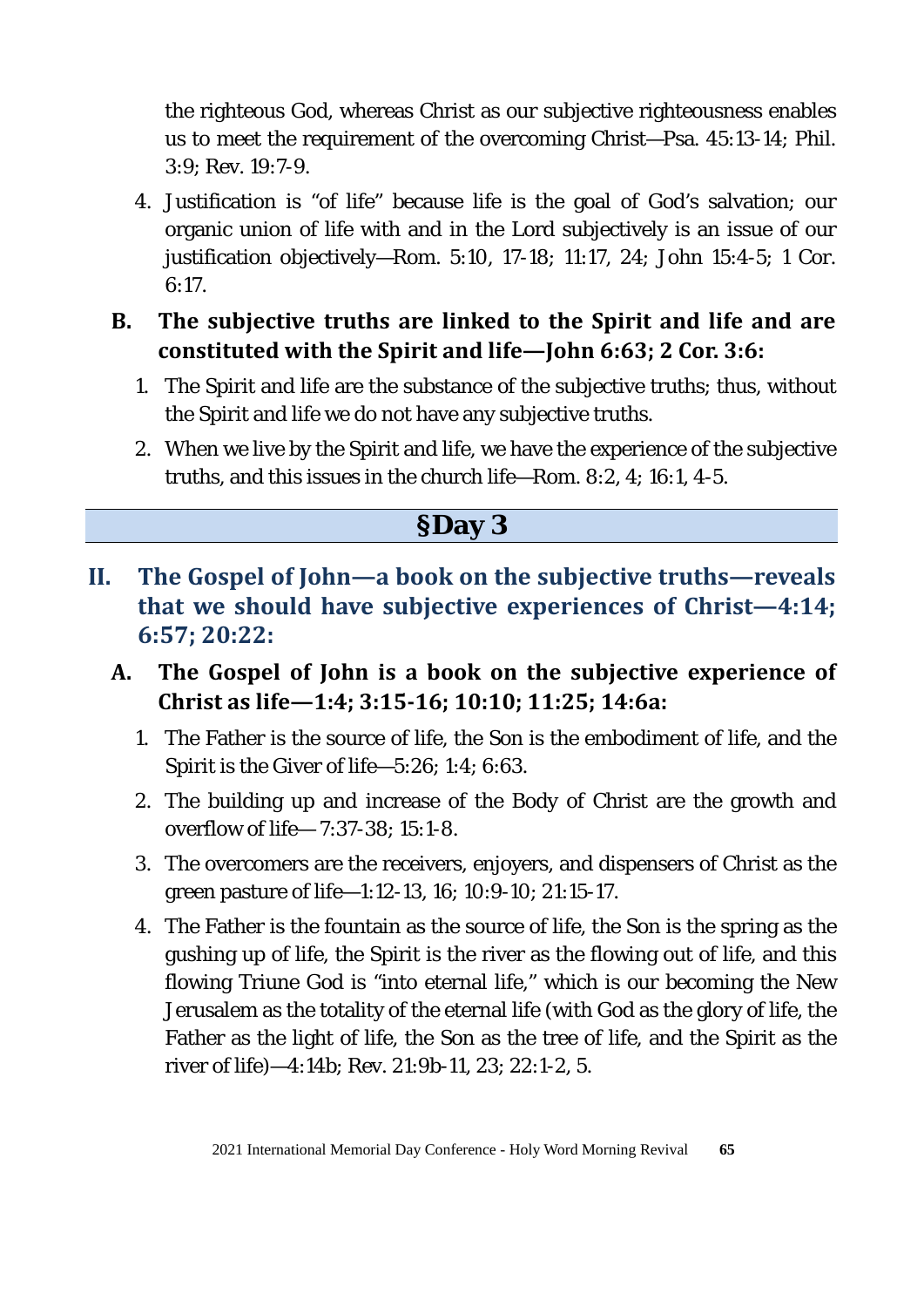- **B. Christ as the eternal Word of God is revealed in chapter 1 of John—v. 1:** 
	- 1. Christ as the Word of God speaks for God through His creation—v. 3.
	- 2. Christ as the Word of God speaks for God through His incarnation as the tabernacle of God—v. 14.
	- 3. Christ as the Word of God speaks for God in His becoming the Lamb of God for redemption—v. 29.
	- 4. Christ as the Word of God speaks for God through His becoming the anointing Spirit for the transformation of God's redeemed people into stones for the building of God's house (Bethel) organically for the New Testament—vv. 32-42, 51; cf. Gen. 28:11-22.
- **C. The Word became flesh to make God contactable, touchable, receivable, experienceable, enterable, and enjoyable so that He might work Himself into us—John 1:14; 14:16-17.**
- **D. Christ became the Spirit as the breath that we may breathe Him, the living water that we may drink Him, and the bread of life that we may eat Him—4:10, 14; 6:32-33, 35, 51, 54-57; 7:37-39; 20:22.**

## **§Day 5 & Day 6**

- **E. Christ is the true vine, and we are His branches—15:1-8:** 
	- 1. The life, the substance, and the nature of the vine are the life, the substance, and the nature of the branches—1 John 5:11-12; 2 Pet. 1:4.
	- 2. The Son as the vine is the center of God's economy and the embodiment of all the riches of the Father; the Father, by cultivating the Son, works Himself with all His riches into the vine, and eventually, the vine expresses the Father in a corporate way through the believers in Christ as its branches.
- **F. The subjective experience of Christ is actually Christ Himself entering into us to be our life and the constituent of our being—Col. 3:4, 10-11.**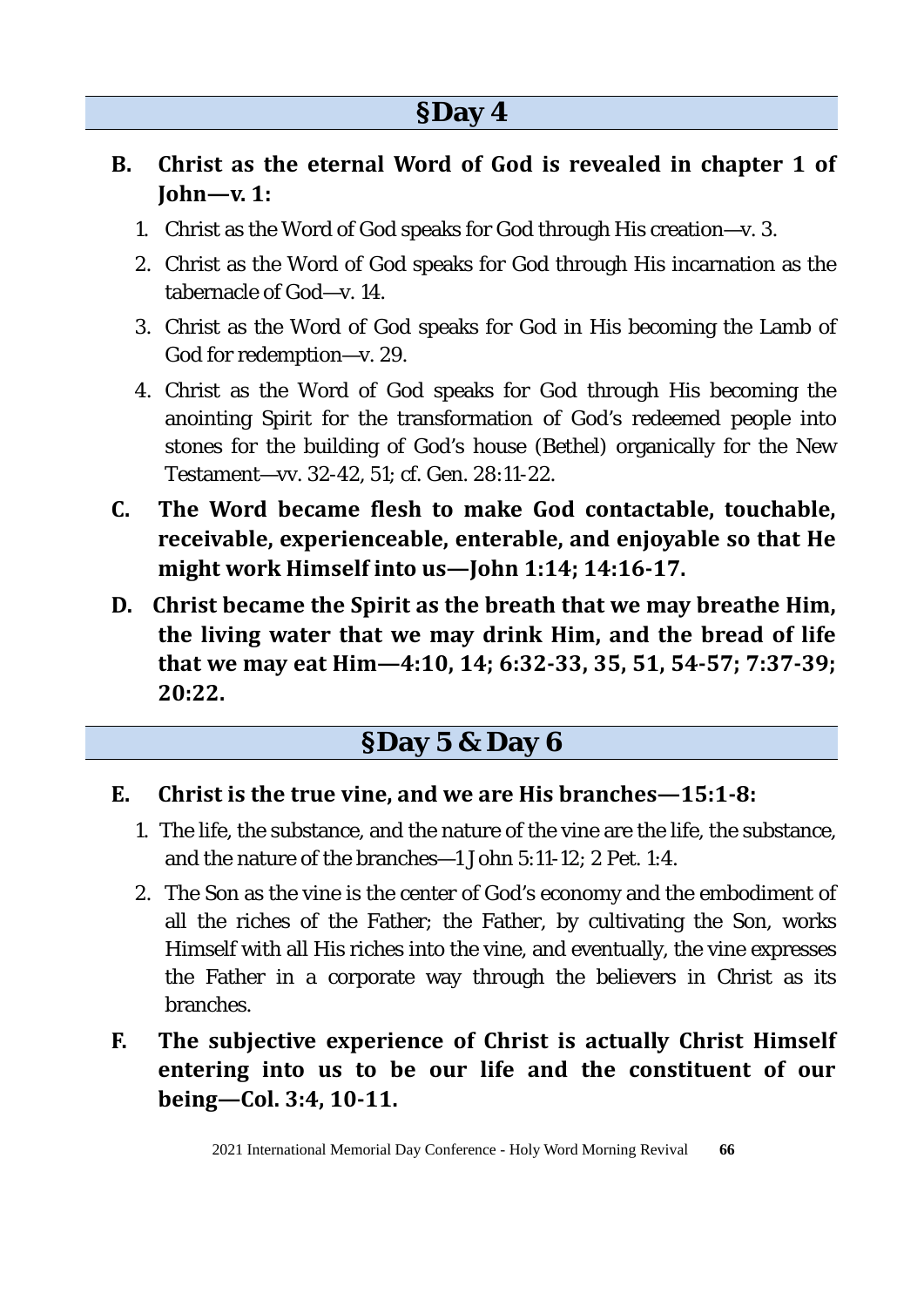- **III. The Gospel of John reveals the subjective truths concerning the church:**
	- **A. The issue of our receiving the Lord into us is that we become constituents of the church— 12:24; 20:17; 15:4-5; 3:29-30.**
	- **B. The Lord's recovery is to recover the subjective experience of Christ for the practice of the church life—Gal. 1:15-16; 2:20; 4:19; 1:2:** 
		- 1. The church, which is the issue of our subjective experience of Christ, is Christ constituted into His believers—Eph. 3:16-19.
		- 2. The Christ who died and resurrected has been wrought into us to produce the church, which is His Body—Col. 1:27, 18; 2:19; 3:15.
		- 3. Christ in Himself is the Head, and Christ constituted into us is the Body—Eph. 1:22-23; 3:17; 4:15-16; Col. 1:18, 27; 3:4; 2:19; 3:15.
	- **C. Although the word church is not specifically used in the Gospel of John, the fact of the existence of the church and the constituents of the church are clearly defined, and the church is referred to in seven ways:**
		- 1. The church is composed of many grains, which are the many believers produced through Christ's death and resurrection—12:23-24.
		- 2. The church is composed of the Lord's many brothers—20:17.
		- 3. The church is the Father's house—14:2, 23.
		- 4. The church is the Son's vine with many branches—15:5, 7.
		- 5. The church is the Spirit's new child, the new man, born by the consummated Spirit— 16:20-22.
		- 6. The church is the bride with Christ as the Bridegroom—3:29-30.
		- 7. The church is the one flock with Christ as the Shepherd—10:14-16.
	- **D. The practical church life is an issue of our experience of the subjective truths; when we experience the subjective truths, the church is spontaneously produced—Rom. 8:10-11; 12:4-5; 16:1, 4-5; 1 Cor. 1:9, 30; 15:45b; 6:17; 1:2; 12:27.**
	- **E. The issue of our subjective experience of Christ as life is the church life as a house of feasting—John 12:1-11:**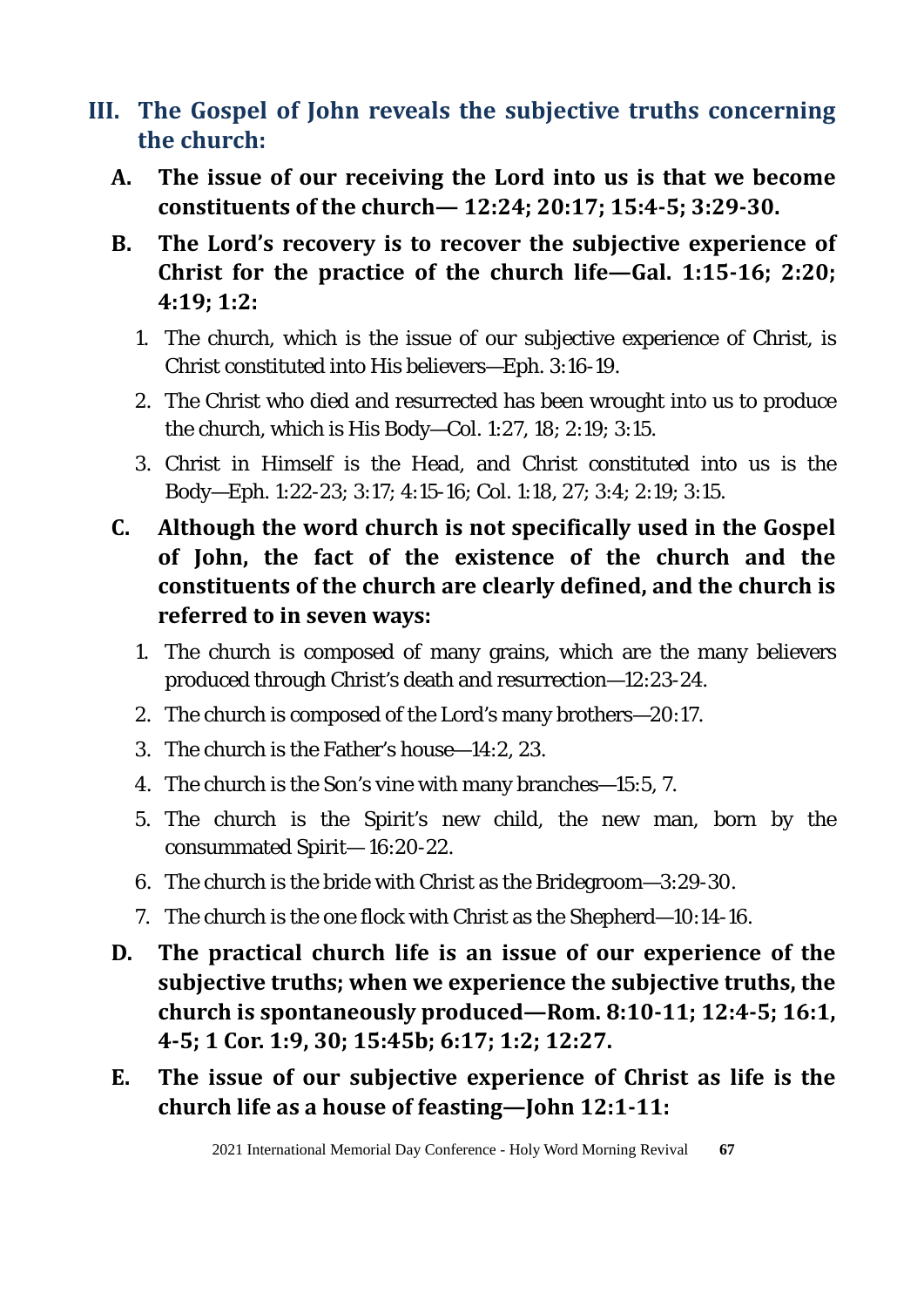- 1. In the church life we all must be a triangular member of the church—a "Martha-Lazarus-Mary."
- 2. In the real church life the diligent service to the Lord is rendered, the living testimony of the Lord is seen, and the absolute love toward the Lord is poured out; this is the real expression of the Body of the Lord, which is a vessel to contain the Lord and express Him.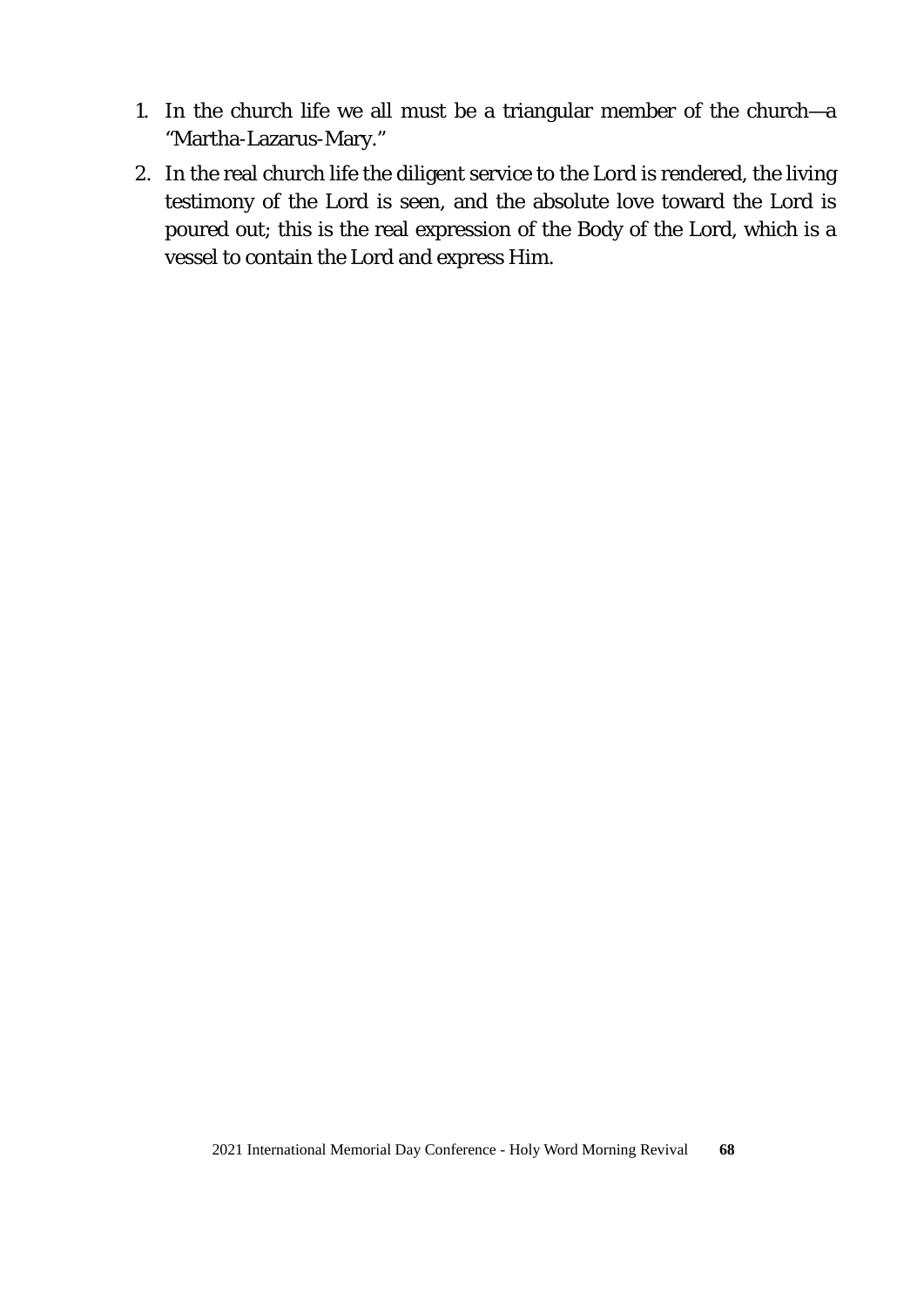#### **Morning Nourishment**

Luke 15:22-23 But the father said to his slaves, Bring out quickly the best robe and put it on him, and put a ring on his hand and sandals on his feet. And bring the fattened calf; slaughter it, and let us eat and be merry.

God's salvation has…the outward, objective aspect, signified by the best robe, and the inward, subjective aspect, signified by the fattened calf. Christ as our righteousness is our salvation outwardly; Christ as our life for our enjoyment is our salvation inwardly. The best robe enabled the prodigal son to meet his father's requirements and satisfy his father, and the fattened calf satisfied the son's hunger. Hence, the father and the son could be merry together. (Luke 15:23, footnote 1)

## **Today's Reading**

Luke 15 speaks about a son who left home to wander abroad and became a prodigal son. One day the prodigal son clothed in rags returned home….When he was still a long way off, his father saw him and ran to embrace and kiss him. Afterward, his father immediately ordered the slaves, saying, "Bring out quickly the best robe and put it on him" (v. 22). That robe was known to all the household because it had been prepared earlier by the father to be put on his son upon his return…. Even though he came back to the father's house, he still had to put on that robe so that he might look like a son before his father. This is the aspect of redemption. The father had certain qualifications, and to be his son there were certain requirements. When the son left home to wander abroad, he lost his status as a son and became a prodigal son. When the father put that robe upon him, he immediately became a son again. This refers to the judicial aspect of God's salvation.

However, it is not sufficient merely to be clothed with the robe and become a son. At that time, on the one hand, the son was happy, but…[he had] an empty stomach....The father went on to say, "Bring the fattened calf;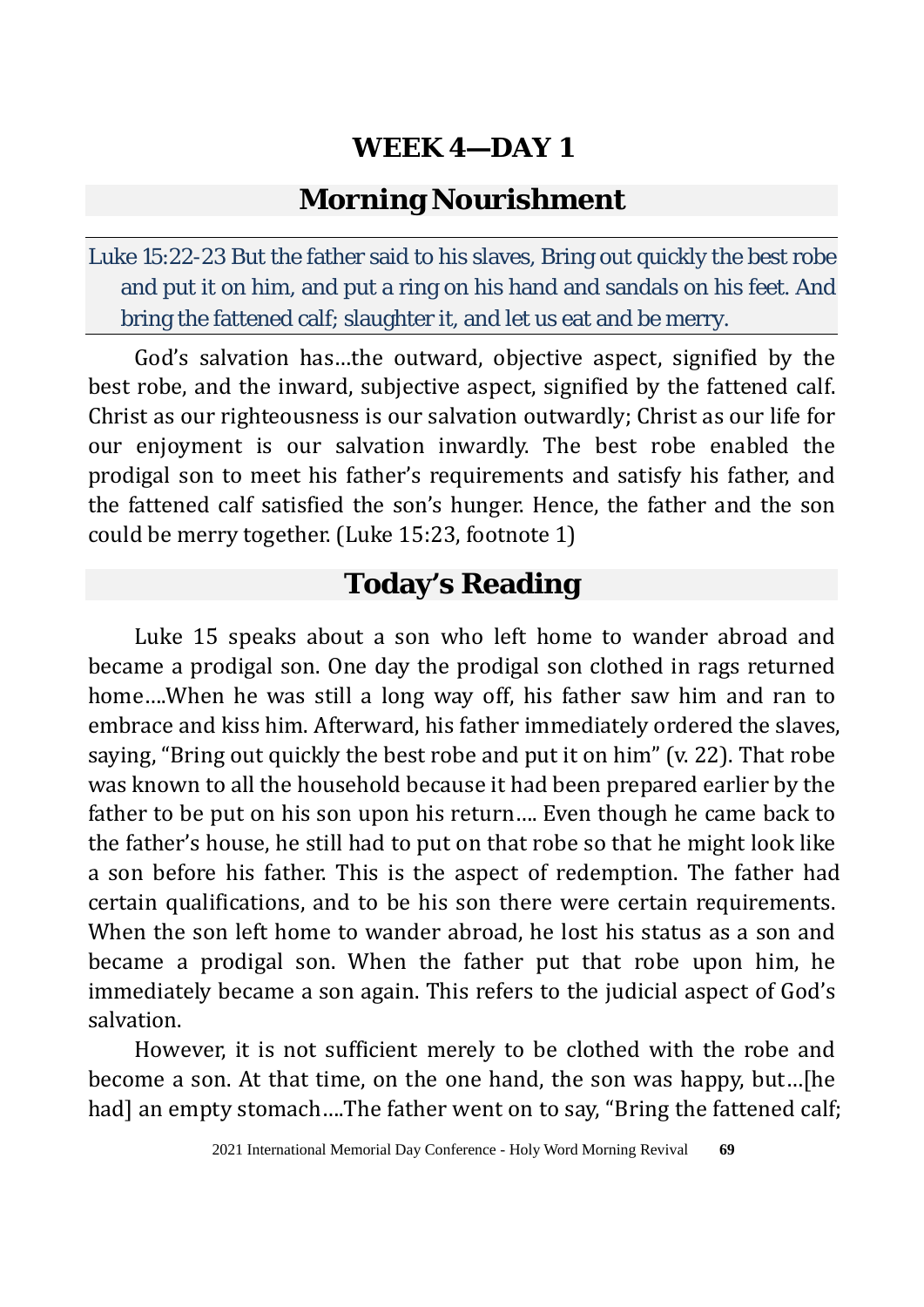slaughter it, and let us eat and be merry" (v. 23). At that time the son must have been dancing with joy. After eating the fattened calf, the son was satisfied and no longer hungry. Hence, the robe signifies the judicial aspect of God's salvation, and the calf signifies the organic aspect of God's salvation. (CWWL, 1994-1997, vol. 3, "The Organic Aspect of God's Salvation," p. 387)

Our being sanctified through the blood of Christ was a positional matter. We were sinners in Adam, but Christ's redemption moved us and even removed us out of Adam into Christ (1 Cor. 1:30)….To be redeemed means to be removed. When a sister goes shopping to buy some fruit, she removes the fruit from the market into her kitchen. This is a positional matter.

When the father clothed his son with the best robe, that was something outward and positional. But when he fed his prodigal son with the fattened calf, that was something inward and dispositional…. [A person's] dressing is a positional matter, and his eating is a dispositional matter. The clothing changes his position and qualifies him to go to work. Then he needs something in his stomach to supply him from within. The blood of Christ changed our position to sanctify us. That is the positional aspect of God's sanctification. Then God regenerates us to make us a new creation, and this is the beginning of our dispositional sanctification by the Spirit. Our being made a new creation continues from regeneration throughout our entire Christian life by the Spirit's dispositional sanctification.

Dispositional sanctification is a continuation of the ongoing work of the believers' regeneration….Our birth is our regeneration, and our growing is our dispositional sanctification…. God has begotten us (John 1:12-13), and now we need to grow. We all are children of God, but we are in different ages and stages in our spiritual growth. The Spirit continues to renew us by sanctifying us for our growth in life. (CWWL, 1993, vol. 2, "The Spirit with Our Spirit," pp. 212-213)

Further Reading: CWWL, 1977, vol. 3, "The Subjective Truths in the Holy Scriptures," ch. 2; CWWL, 1993, vol. 2, "The Spirit with Our Spirit," chs. 9, 11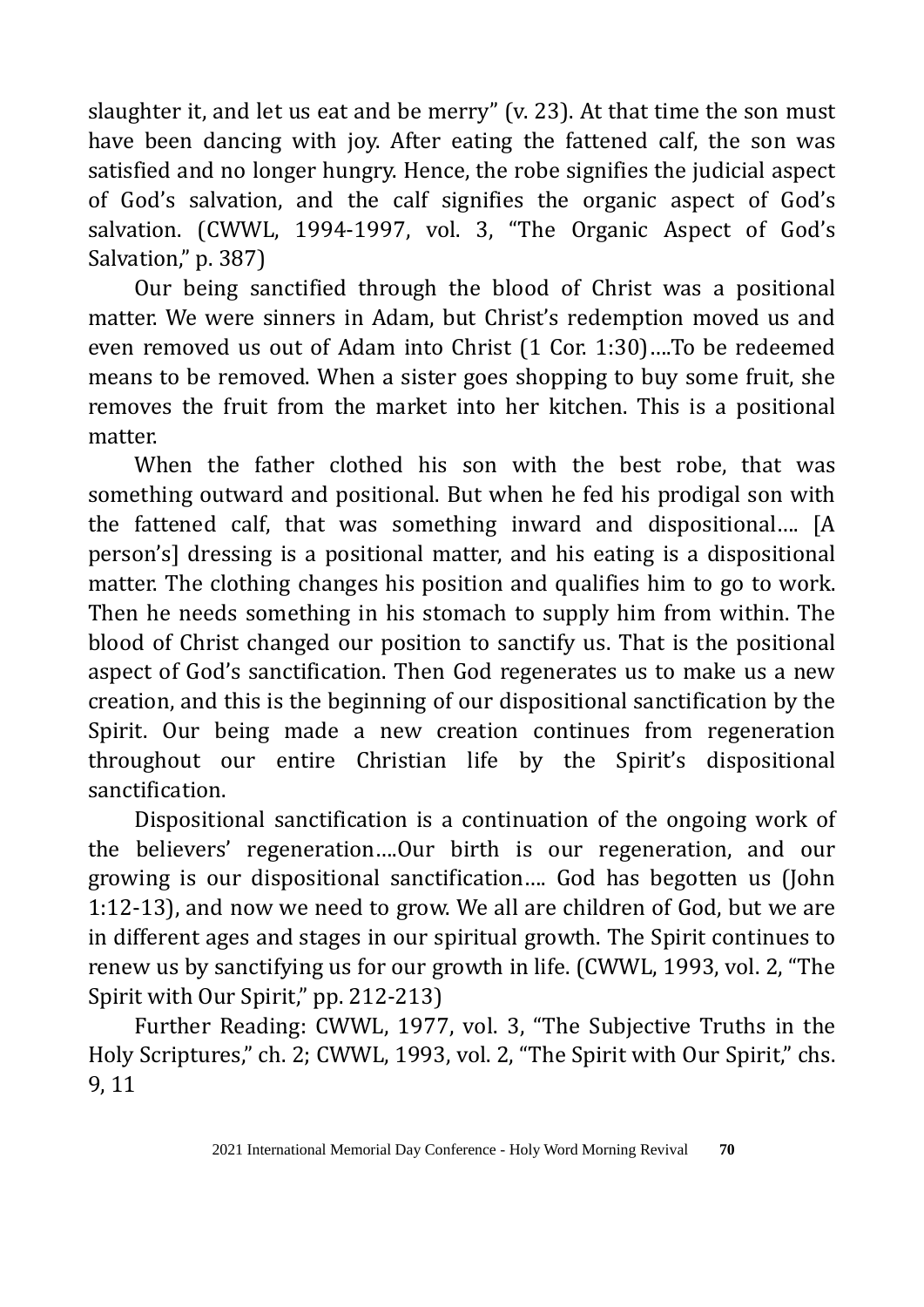### **Morning Nourishment**

- Psa. 45:13-14 The king's daughter is all glorious within the royal abode; her garment is a woven work in-wrought with gold. She will be led to the King in embroidered clothing…
- Rev. 19:7-8 …The marriage of the Lamb has come, and His wife has made herself ready. And it was given to her that she should be clothed in fine linen, bright and clean; for the fine linen is the righteousnesses of the saints.

The righteousness we received for our salvation is objective and enables us to meet the requirement of the righteous God, whereas…the righteousnesses of the overcoming saints are subjective (Phil. 3:9) and enable them to meet the requirement of the overcoming Christ. In Psalm 45:13-14 the queen has two garments: one corresponds with the objective righteousness, which is for our salvation, and the other with the subjective righteousnesses, which are for our victory. (Rev. 19:8, footnote 2)

All spiritual experiences come first from believing what Christ has accomplished and then by obeying the Spirit's leading. Christ's accomplishments cause us to gain the position; the Spirit's leading causes us to gain the experiences.

At the time of Christ's second coming, there will be the Lamb of God on the objective side. There will also be the bride of the Lamb, "clothed in fine linen, bright and clean; for the fine linen is the righteousnesses of the saints" (Rev. 19:8). This is the subjective aspect. (CWWN, vol. 10, pp. 561-562)

### **Today's Reading**

The passover in the Old Testament shows us that God's salvation has the redeeming aspect and the saving aspect. The redeeming aspect, signified by the blood of the lamb, is according to God's judicial requirement; the saving aspect, signified by the flesh of the lamb, is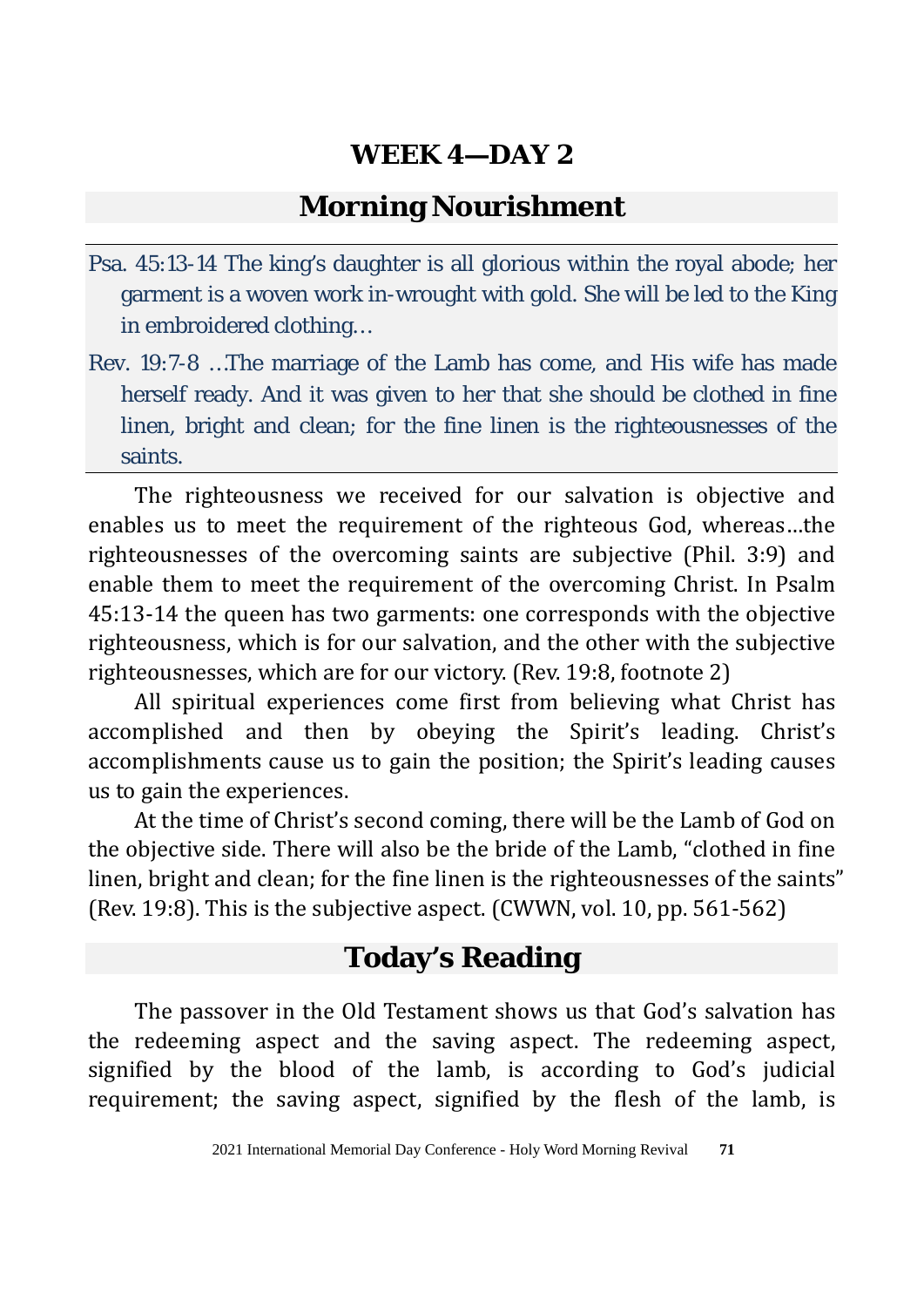according to God's organic provision of life.

Once a week we come to the Lord's table, and on the table the bread and the cup are displayed. The cup, signifying the blood that the Lord shed for our sins, is for meeting the need of redemption; hence, it is related to the judicial aspect of God's salvation. The bread, signifying the Lord as the bread of life, is related to the organic aspect of God's salvation…. In the type of the passover in the Old Testament, the children of Israel sprinkled the blood of the lamb and ate the flesh of the lamb. However, in the fulfillment of the passover in the New Testament, we drink the Lord's blood and eat the Lord's flesh. To drink the blood is judicial for redemption; to eat the flesh is organic for the move after receiving redemption. When the Lord established His table before His death, He used the bread and the cup as symbols (Matt. 26:26-28). When we eat the bread and drink the cup, this signifies that we eat the Lord's flesh and drink the Lord's blood. The total result of these two items is that we receive God as our eternal life…(cf. John 6:54). Therefore, we eat and drink the Lord in order that we may have Him as our eternal life. Only by the drinking of the blood, which is judicial, and by the eating of the flesh, which is organic, can the goal of God's salvation be accomplished. (CWWL, 1994-1997, vol. 3, "The Organic Aspect of God's Salvation," pp. 387-388)

God's full salvation revealed in Romans consists of two sections:…the redemption accomplished for us by Christ's death, and…the saving afforded us by Christ's life…. Redemption, justification, and reconciliation, which are accomplished outside of us by the death of Christ, redeem us objectively; sanctification, transformation, and conformation, which are accomplished within us by the working of Christ's life, save us subjectively. Objective redemption redeems us positionally from condemnation and eternal punishment; subjective salvation saves us dispositionally from our old man, our self, and our natural life. (Rom. 5:10, footnote 2)

Further Reading: CWWL, 1994-1997, vol. 3, "The Organic Aspect of God's Salvation," chs. 1-2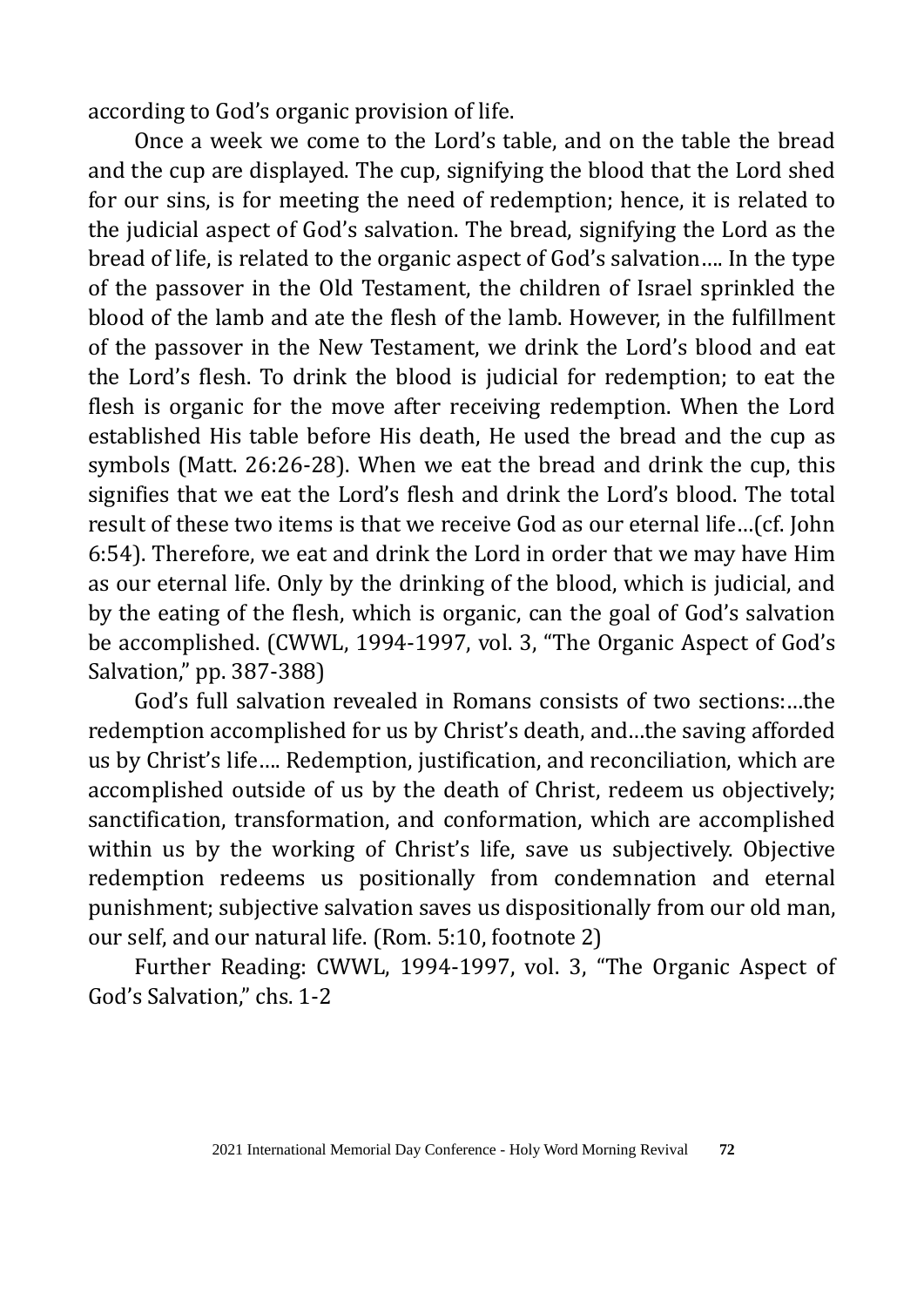#### **Morning Nourishment**

John 4:14 But whoever drinks of the water that I will give him shall by no means thirst forever; but the water that I will give him will become in him a fountain of water springing up into eternal life.

6:48 I am the bread of life.

57 As the living Father has sent Me and I live because of the Father, so he who eats Me, he also shall live because of Me.

The Gospel of John is entirely about subjective truths…. Eating food and drinking water are definitely not objective but absolutely subjective. When I take in food and drink in water, the food and the water become one with me. Whatever has been taken in will be digested in a few hours to become my living, organic components. In other words, what I eat becomes me….Therefore, the Gospel of John tells us about subjective experience, not objective doctrines. We have to receive the Lord by eating and drinking Him. (CWWL, 1977, vol. 3, "The Subjective Truths in the Holy Scriptures," pp. 109-110)

#### **Today's Reading**

The Triune God flows in the Divine Trinity in three stages. John 4:14b says, "The water that I will give him will become in him a fountain of water springing up into eternal life." When the fountain springs up, that is the fountain emerging. Then a river flows. The Father is the fountain, the Son is the spring, and the Spirit is the river.

This flowing Triune God is "into eternal life." The Greek preposition translated as "into" is rich in meaning. Here it speaks of the destination. The eternal life is the destination of the flowing Triune God. A fountain is in us springing up as a river into a destination. This destination is the eternal life. The New Jerusalem is the totality of the divine, eternal life. The eternal life eventually will be the New Jerusalem. Thus, into eternal life means into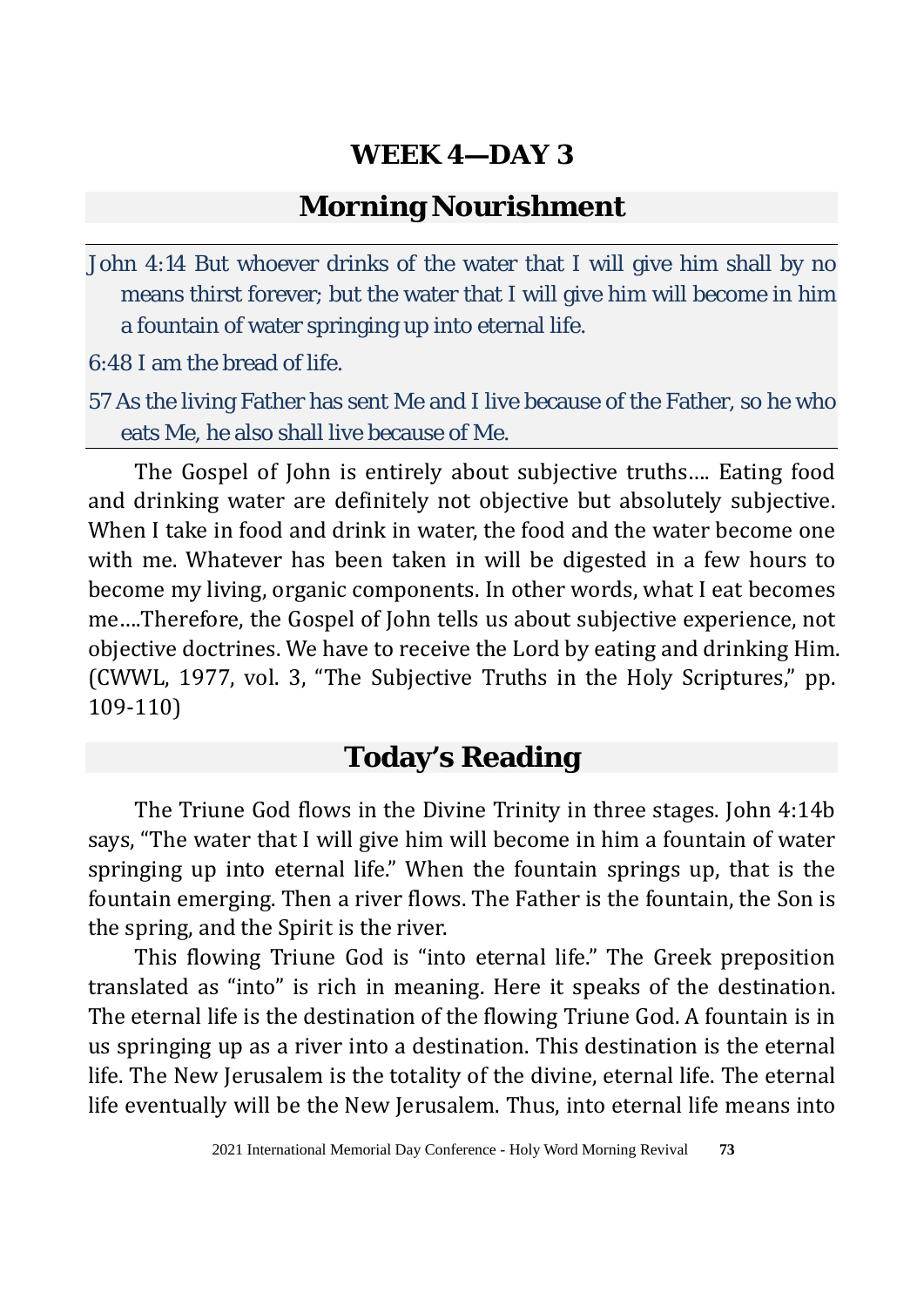the New Jerusalem….The entire Bible is needed to interpret John 4:14. The Father is the fountain as the source, the Son is the spring, the Spirit is the flowing river, and this flowing issues in the eternal life, which is the New Jerusalem. The Gospel of John opens by saying, "In the beginning was the Word" (1:1). The Word is for speaking, and speaking is the start of God's flowing. Speaking is flowing, spreading is flowing, and dispensing is also flowing. God flows through speaking, through spreading, through dispensing.

The Triune God becomes the living water, which the Lord Jesus presented to the Samaritan woman in John 4…. [The] fountain is the Father. When this fountain emerges, or springs up, that is the Son. When the spring flows into a river, that is the Spirit. This is into, or for, the New Jerusalem. The first four chapters of John present the Triune God as the flowing water. In chapters 6 and 7 there are two feasts. These two feasts are the issue of the flowing. We fallen men become hungry and thirsty. At the feast we have something to eat to satisfy our hunger and something to drink to quench our thirst. The food is Christ, and the water is also Christ.

When we drink of this water, it becomes a fountain in us…. This fountain emerges as a spring, and the spring flows out as a river for the New Jerusalem. This is the key to open up the entire Gospel of John. This is the divine speaking, divine spreading, divine dispensing, of the Divine Trinity. The Father as the fountain, the Son as the spring, and the Spirit as the river flow into us. When He flows into us, He flows with us. He will flow us into the New Jerusalem to be the New Jerusalem. The preposition into also means "to become." Into the New Jerusalem means "to become the New Jerusalem." If we are not becoming the New Jerusalem, we can never be in the New Jerusalem. We have to be the New Jerusalem; then we can be in the New Jerusalem. This is the intrinsic significance of the Gospel of John and Revelation. (CWWL, 1994-1997, vol. 4, "Crystallization-study of the Gospel of John," pp. 455, 457)

Further Reading: CWWL, 1994-1997, vol. 4, "Crystallization-study of the Gospel of John," ch. 14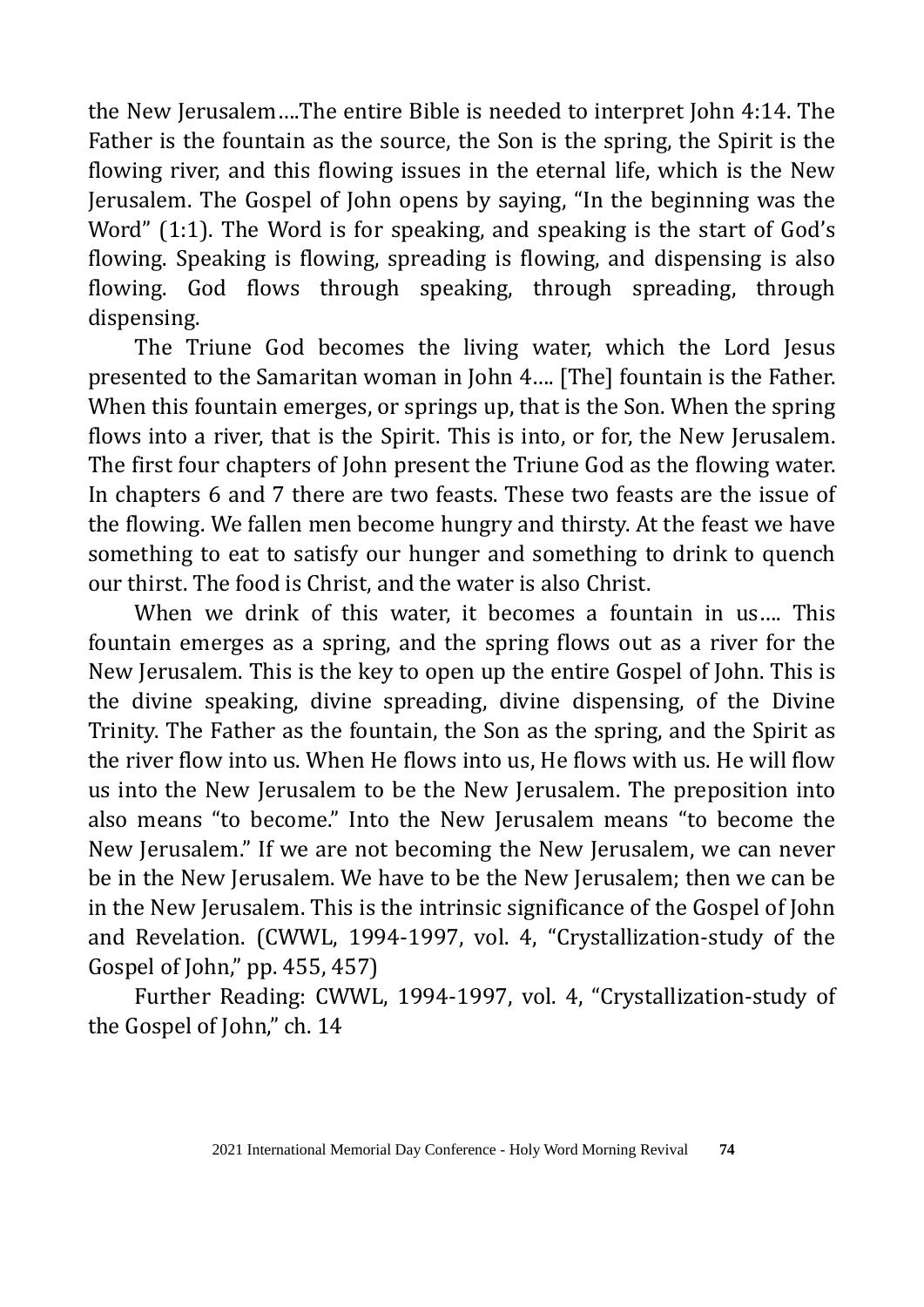## **Morning Nourishment**

- John 1:1 In the beginning was the Word, and the Word was with God, and the Word was God.
- 14 …The Word became flesh and tabernacled among us (…we beheld His glory, glory as of the only Begotten from the Father), full of grace and reality.
- 32 And John testified, saying, I beheld the Spirit descending as a dove out of heaven, and He abode upon Him.

John 1 first speaks of Christ as the Word. Then it reveals that this Word speaks for God through His creation. Then He speaks further for God through His incarnation and in His being the Lamb. The fourth great event in the history of the universe, through which Christ as the Word speaks, is His becoming the Spirit [v. 32]….This is the Spirit descending as a dove upon the Lamb. Christ was the Lamb. Then He became the dove, the Spirit. Christ is revealed in John 1 in His becoming the Spirit for the transformation of God's redeemed people into stones (vv. 32-42) for the building of God's house (Bethel—v. 51) organically for the New Testament.

To become like God, we need transformation. The first step of transformation is to regenerate, to remake, us….We were made in the image of God and according to the likeness of God, [but] we still do not have anything real of God in us until we are regenerated. We need to be regenerated to begin our transformation into stones for God's spiritual building, His house. The house of God, Bethel, first is the church, then the Body of Christ, and consummately the New Jerusalem. (CWWL, 1994-1997, vol. 4, "Crystallization-study of the Gospel of John," p. 337)

## **Today's Reading**

The Triune God became a God-man, bringing divinity into humanity and mingling divinity with humanity as a prototype for the mass reproduction of many God-men. He became the embodiment of the Triune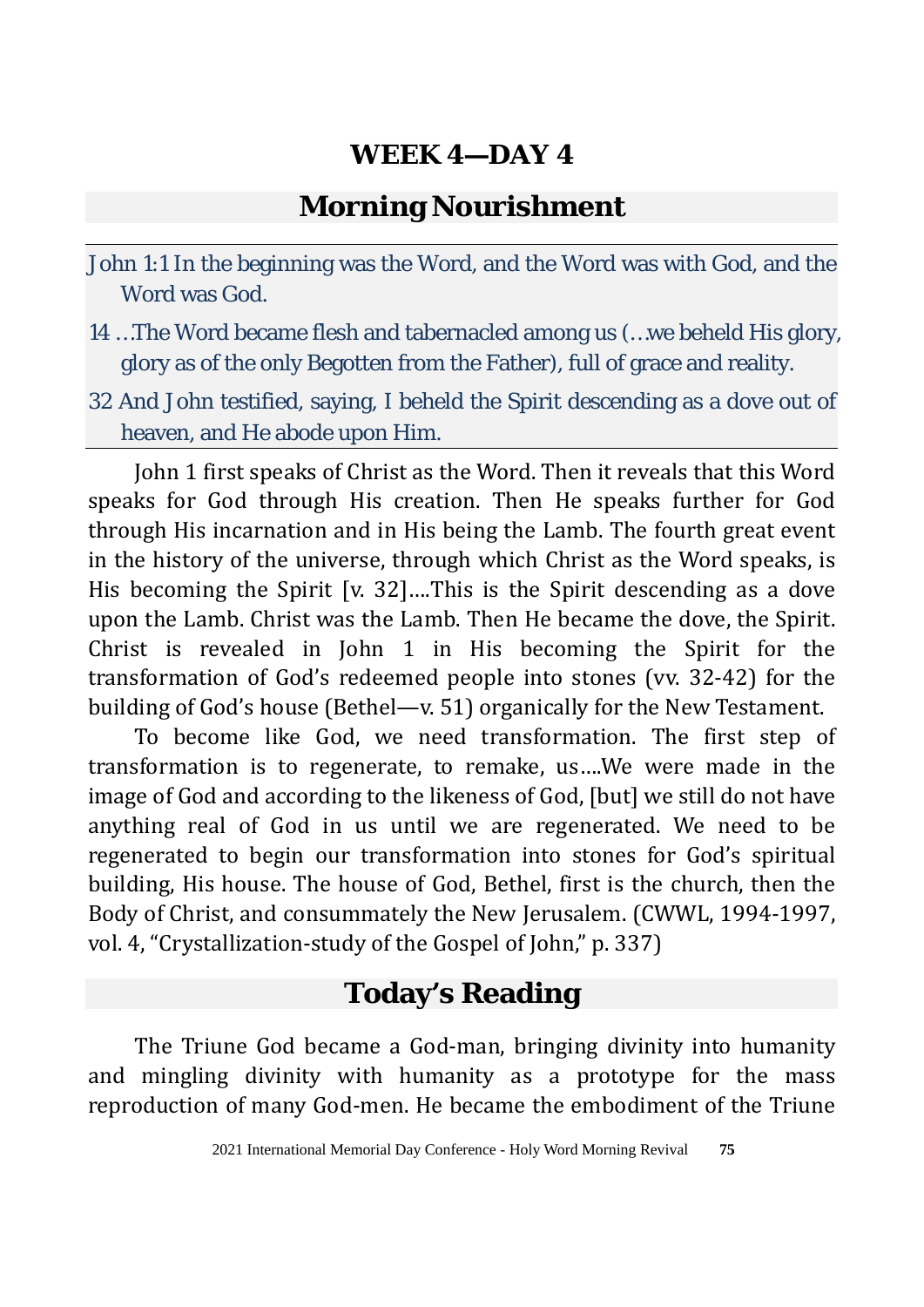God (John 1:14), bringing God to man and making God contactable, touchable, receivable, experienceable, enterable, and enjoyable. The very God who was in eternity became, through transformation, the very embodiment of the Triune God, which is typified by the tabernacle, a solid entity for people to contact, to touch, to receive, to experience, to enter into, and to enjoy.

He could not have lived a human life unless He had been transformed into a man. He lived a human life, yet He lived not by His human life but by His divine life to express the divine attributes in His human virtues. Such a living is the model of the human living of His mass reproduction of the many God-men (1 Pet. 2:21). He was not only the prototype for the mass reproduction of Himself; He was also a model, an example, for His mass reproduction of the many God-men to repeat His living, to be "xerox copies" of His human living. (CWWL, 1994-1997, vol. 1, "Crystallization-study of the Epistle to the Romans," p. 378)

The Gospel of John speaks repeatedly about how we should have subjective experiences of the Lord. He became flesh for the purpose of working Himself into us. He became the living water so that we may drink Him, the bread of life so that we may eat Him, and the breath of life so that we may breathe Him. Nothing can be more subjective than the subjective experiences produced when water, bread, and breath get into us.

However, we have to see that…all the subjective experiences that are linked to the Spirit and are hinged on life are for the producing of the church. The issue of our receiving the Lord into us is that we become constituents of the church. To be sure, in the Gospel of John we are shown the subjective experiences. Though the term church is not used, we should not overlook the fact that this book speaks of how the constituents of the church are produced. (CWWL, 1977, vol. 3, "The Subjective Truths in the Holy Scriptures," p. 123)

Further Reading: CWWL, 1994-1997, vol. 4, "Crystallization-study of the Gospel of John," chs. 1, 2; Life-study of John, msg. 5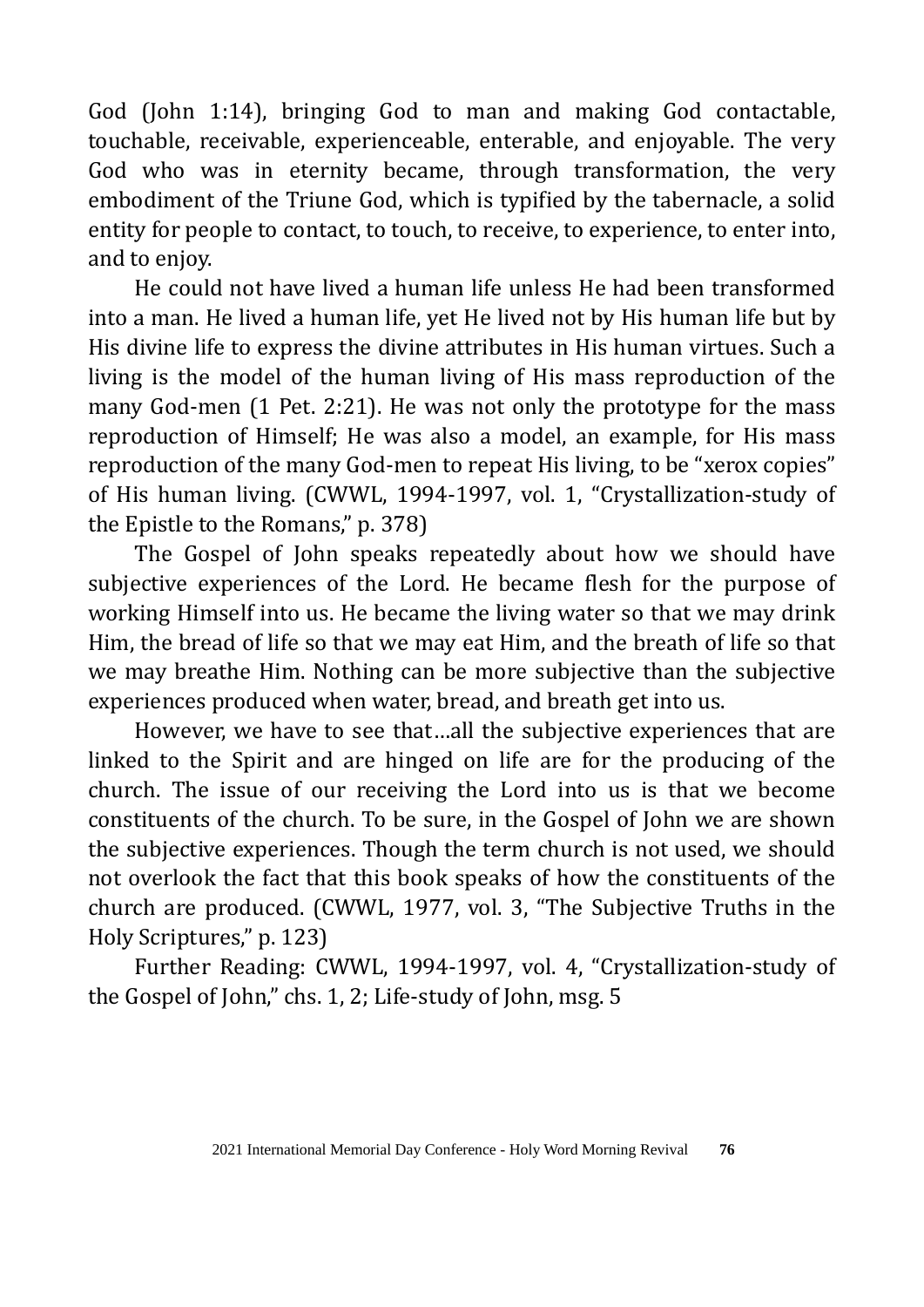#### **Morning Nourishment**

John 15:1 I am the true vine, and My Father is the husbandman.

5 I am the vine; you are the branches. He who abides in Me and I in him, he bears much fruit; for apart from Me you can do nothing.

[In John 15:1] this true vine (the Son) with its branches (the believers in the Son) is the organism of the Triune God in God's economy. This organism grows with His riches and expresses His divine life. (John 15:1, footnote 1)

The Father as the husbandman is the source, the author, the planner, the planter, the life, the substance, the soil, the water, the air, the sunshine, and everything to the vine. The Son as the vine is the center of God's economy and the embodiment of all the riches of the Father. The Father, by cultivating the Son, works Himself with all His riches into the vine, and eventually the vine expresses the Father in a corporate way through its branches. This is the Father's economy in the universe. (John 15:1, footnote 2)

### **Today's Reading**

The Lord said that He was a grain of wheat [John 12:24]…. This [one] grain died and grew up to become many grains. Christ was the one grain, and we are the many grains. We were not the many grains by our human birth. When the Lord's life came into us and the Lord dispensed Himself into us, we were regenerated to become the many grains to be made into one bread. Even though we are many, "there is one bread" (1 Cor. 10:17). Originally, the many grains were grains individually, but now they have been ground to powder and blended together to become one bread. This one bread signifies the church…. This bread is one Body, and this one Body is the church. The church is not… a society… organized by people….The church is produced out of Christ. The church is an issue of His dispensing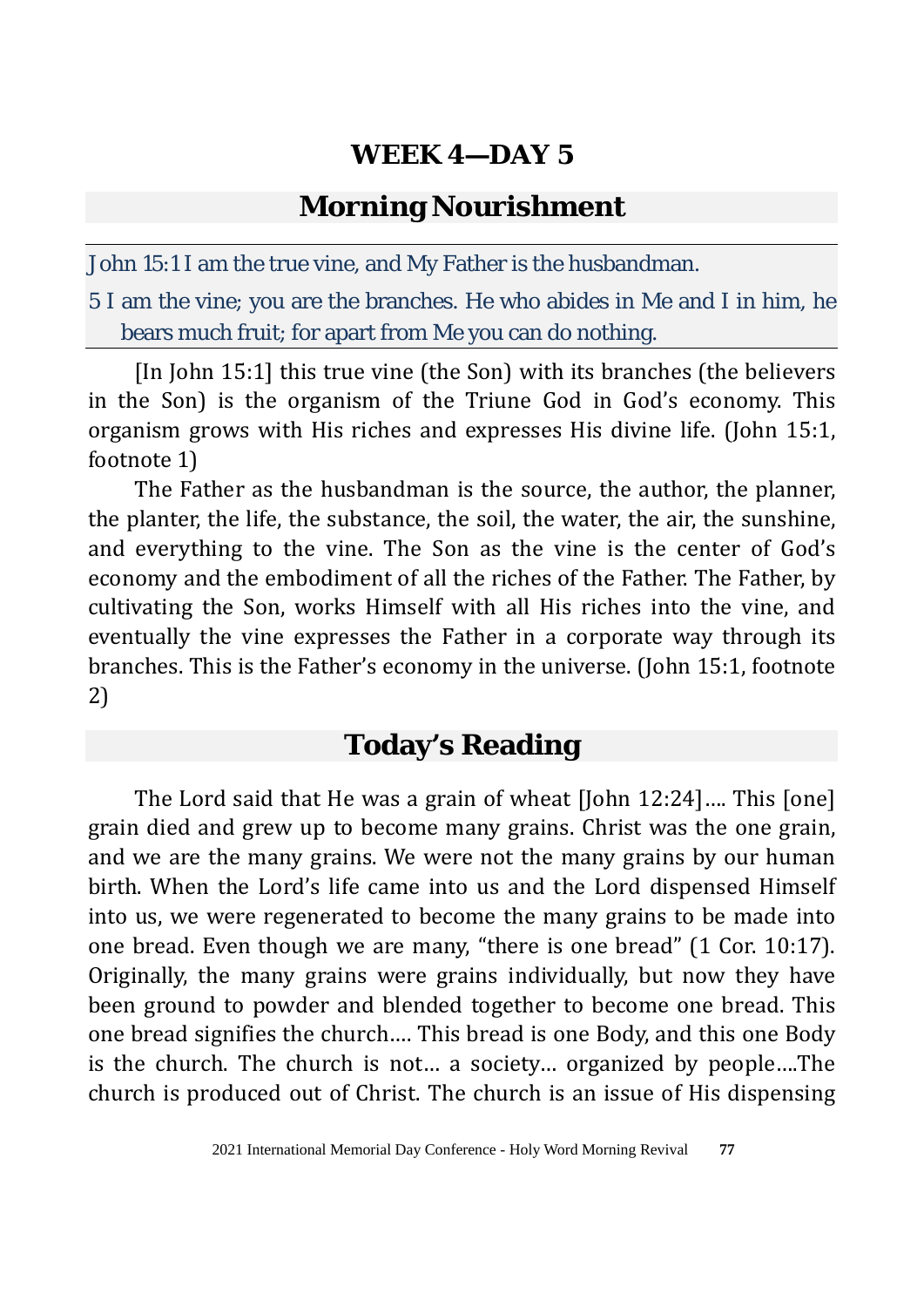Himself into us through His death and resurrection to make us grains of wheat. When we as the grains of wheat are blended into one, we become the one bread, and this one bread signifies the one Body.

In John 20, after His resurrection the Lord said to Mary, "Go to My brothers and say to them…"(v. 17). Before His death and resurrection, when the Lord was on earth,…He called [His disciples] friends [15:13-15], but He never called them brothers. Why? It was because at that time the Lord's life had not yet entered into the disciples. It was through resurrection and in resurrection that His life entered into the disciples. Now since they had His life, they became the Lord's brothers. According to Hebrews 2:12, these brothers are the church: "I will declare Your name to My brothers; in the midst of the church I will sing hymns of praise to You." What is the church? The church is the composition of the Lord's many brothers.

In John 15 the Lord said, "I am the vine; you are the branches" (v. 5a). The branches are not branches if they do not have an absolutely subjective experience of the vine. The branches and the vine are one and cannot be divided. The life in the vine is the life in the branches, the nature of the vine is the nature of the branches, and the substance of the vine is the substance of the branches. There is no difference at all between the vine and the branches. Strictly speaking, all the branches are parts of the vine.

When a small sprout first comes out of the ground, there is no branch. After a certain period of growth, the branches appear one after another. By this we see what the church is. The church is composed of the branches growing out of Christ. The church is the aggregate of all the branches of Christ. Every one of us who believes in Him is a branch of Christ because it is He who comes into us to grow in us. Therefore, we are all members of His Body, and when all these members are put together, they are the Body. (CWWL, 1977, vol. 3, "The Subjective Truths in the Holy Scriptures," pp. 123-125)

Further Reading: CWWL, 1977, vol. 3, "The Subjective Truths in the Holy Scriptures," ch. 3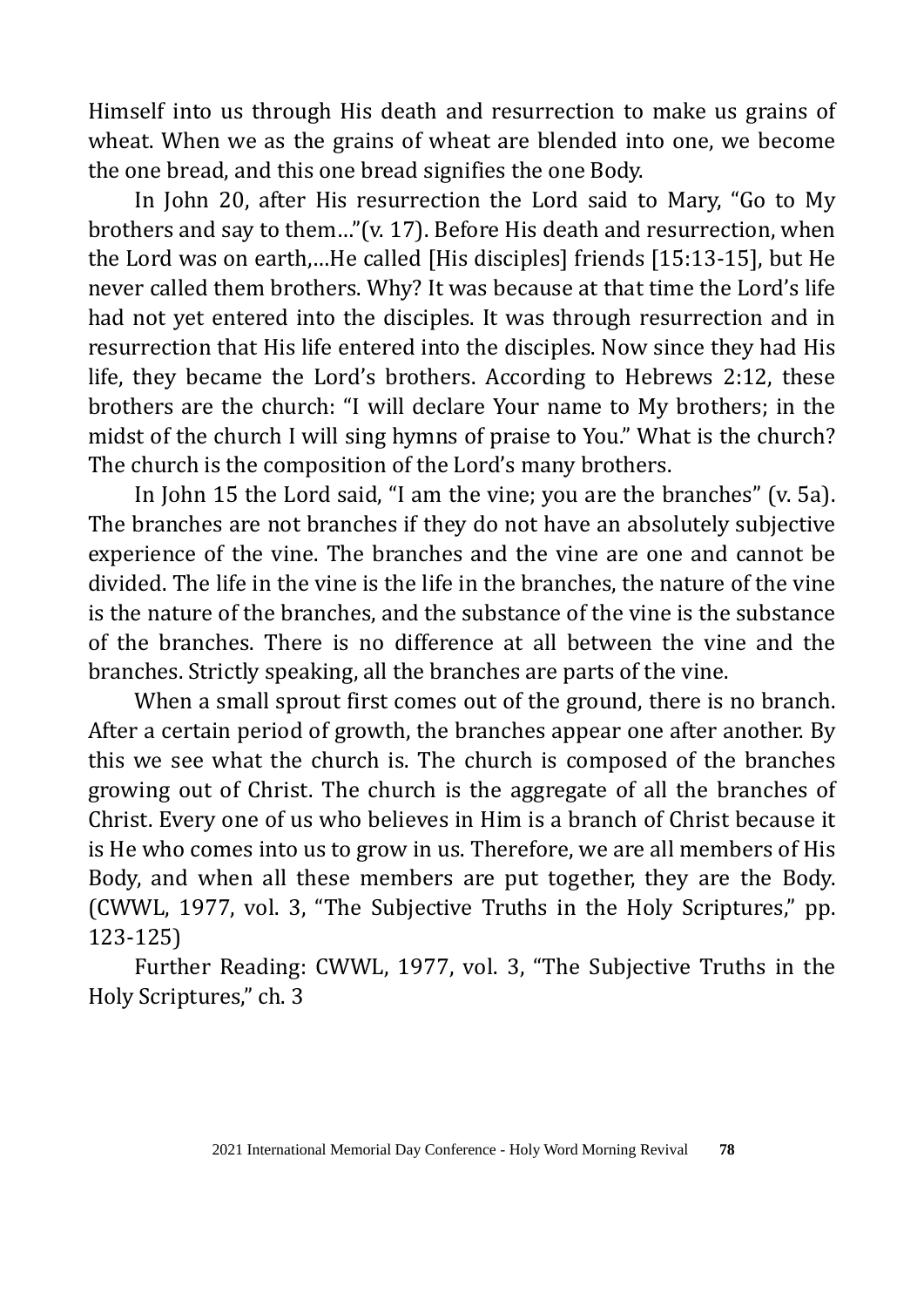#### **Morning Nourishment**

John 3:28-30 …I am not the Christ, but I have been sent before Him. He who has the bride is the bridegroom;… He must increase, but I must decrease.

14:2 In My Father's house are many abodes…

23 …If anyone loves Me, he will keep My word, and My Father will love him, and We will come to him and make an abode with him.

Although the Gospel of John does not have the term church, it mentions the grains, the brothers, and the branches. Do these not signify the church?… In addition,…John the Baptist said to his disciples, "I said, I am not the Christ…. He who has the bride is the bridegroom" [John 3:28-29]. The Bridegroom is Christ. Then who is the bride? The bride is the church. This is corporate, not individual. This is one bride in totality. (CWWL, 1977, vol. 3, "The Subjective Truths in the Holy Scriptures," p. 126)

#### **Today's Reading**

The phrase My Father's house is used twice in the Gospel of John. It is used the first time in 2:16, where it refers to the temple (v. 15), the Body of Christ. Based on this, My Father's house in 14:2 must still refer to the temple, the Body of Christ. We must interpret the Scripture by the Scriptures. Therefore, the definition of My Father's house in chapter 14 must be according to chapter 2. "My Father's house" is the temple, the Body, and this is the church today.

We have to see that the Gospel of John refers to the church in five different ways. First, many grains are ground to powder to become one bread. Second, many brothers in totality become the church. Third, many branches joined to the vine become one entity. We are members of His Body, and though the members are many, they are one Body. This is similar to the branches; though they are many, they are still one vine. Fourth, there is one bride. Fifth, the one bride is the house of God, "My Father's house." All these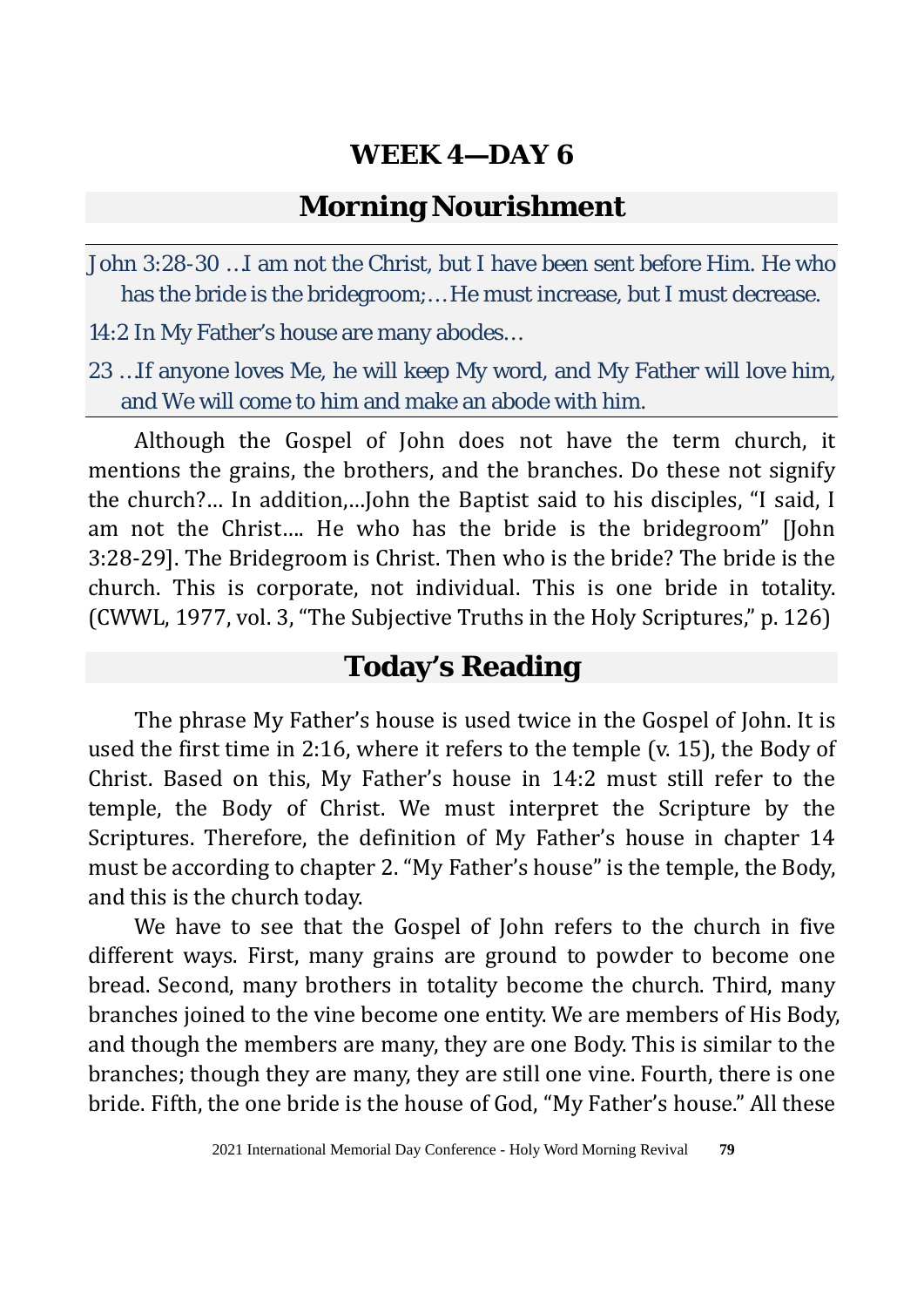different terms depict the church from different angles and aspects. However, the main point we should not forget is that the church is produced as a result of our subjective experience of Christ. (CWWL, 1977, vol. 3, "The Subjective Truths in the Holy Scriptures," pp. 129-130)

[In John 12] we have three kinds of functions: serving, testifying, and loving….These three items must be found in the church life. Whenever people come to us, they must realize that among us are the service for the Lord, the testimony of the Lord, and the love poured out upon the Lord….We must have the service, serving all the time. Even more, we must have the testimony, testifying that the Lord is the resurrection life to us. There is no need for us to labor in this aspect of the testimony. We simply need resurrection life. After we have been resurrected with Him, it is unnecessary for us to labor. We simply sit with Him, go along with Him, and enjoy the feast with Him….Moreover, we must also have the absolute love shown to the Lord. When people come into our midst, they should say, "Oh, these people love the Lord at any cost. They will pay any price in loving the Lord. In their hearts nothing is so costly, so valuable, so lovable, and so precious as the Lord Himself." We must give people this kind of impression.

We all must be a triangular member of the church. We must have three corners…. In the church life there must be at least three items: the diligent service for the Lord, the living testimony of the resurrection life of the Lord, and the absolute love poured out upon the Lord. If we are truly practicing the church life, we must have the service, the testimony, and the love toward the Lord. We all must be Martha, Lazarus, and Mary. Such a church is the result and issue of the Lord being life to us…. Here we can enjoy the Lord with other saints, and the Lord Himself can dwell, rest, and feast in satisfaction. This is the real expression of the Body of the Lord, which is a vessel to contain the Lord and to express Him. (Life-study of John, pp. 306-307)

Further Reading: Life-study of John, msgs. 10, 25; CWWL, 1994-1997, vol. 5, "The Issue of Christ Being Glorified by the Father with the Divine Glory," chs. 4-6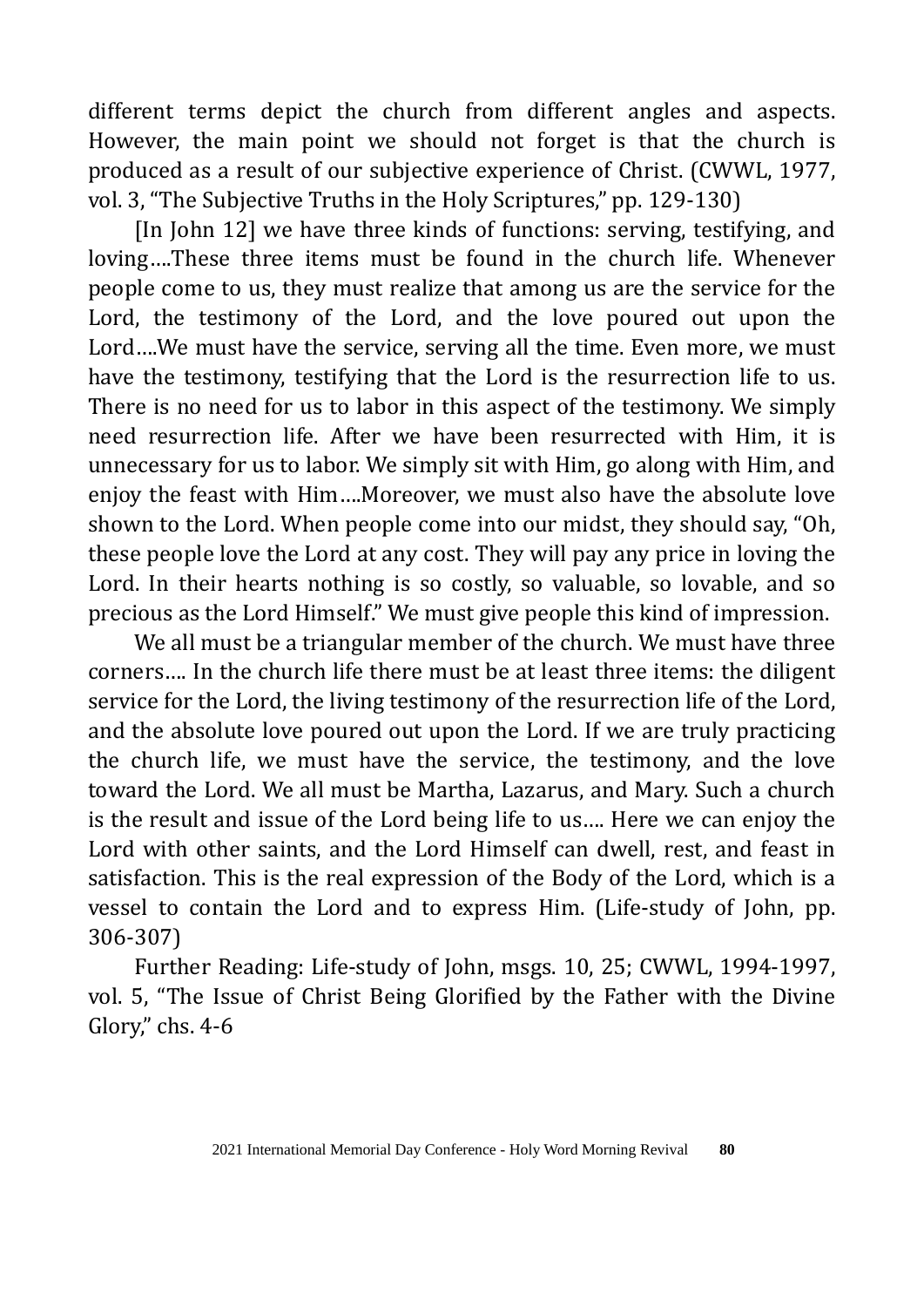## **‹‹ WEEK 4 — HYMN ››**

### **Hymns, #536 Objective and subjective Christ is to us**

Experience of Christ — As the Subjective One

- 1 Objective and subjective Christ is to us, In heaven He's pleading objectively thus; Subjectively now in His members He lives And inwardly to them His being He gives.
- 2 In heaven He sits at the right hand of God, Where as the High Priest He presented His blood; Our Advocate, bearing our burdens above, Our Surety, He careth for us in His love.
- 3 He now is the Spirit, our spirit within; He's there as our life, all things bringing with Him; He's there as our strength and our grace every hour, Our Paraclete in us, sustaining with pow'r.
- 4 In heaven for us He's the glorified man, The Forerunner entered, fulfilling God's plan; Man into God bringing and making him one With God in the heav'nlies, in Him as the Son.
- 5 In us all the fulness of God dwells in Him; As Spirit He brings God Himself thus within, Revealing and making God real unto us, God one with us building in life glorious.
- 6 The Savior ascended in heaven now dwells, And soon He's returning for us His Word tells; Deliverer indwelling, He now in us lives, And soon will transfigure, His glory to give.
- 7 The day soon is coming when heaven and earth Will mingle in one in that city of worth; Objective and subjective will in that day

## **Be mingled within us in glory for aye.**

2021 International Memorial Day Conference - Holy Word Morning Revival **81**